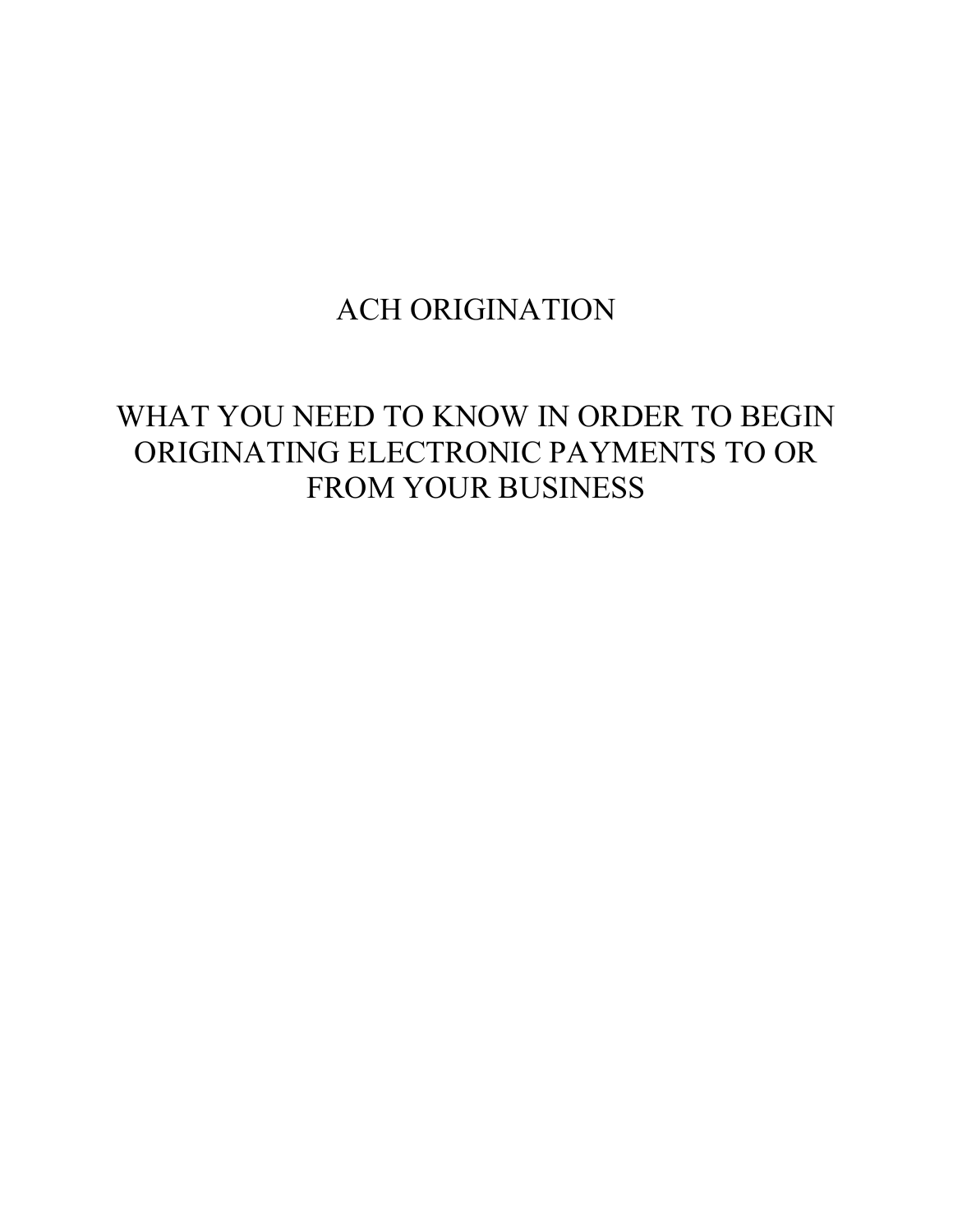### **What is ACH?**

ACH is a banking term used for the Automated Clearing House. The Automated Clearing House was formed in 1978 to provide a nationwide network for distributing electronic transactions. The National Automated Clearing House Association (NACHA) has 23 participating regional associations, all of which use the same format for ACH transactions. Since all financial institutions are required to accept ACH, transactions can be posted to any bank, credit union, or savings and loan within the Federal Reserve System. Tens of billions of transactions representing several trillion dollars flow through the ACH system each year. Millions of Americans use direct deposit for payroll or government benefits.

## **What is ACH Origination?**

ACH origination allows any business customer to create electronic payments and deposits. Organizations that create these transactions are called Originators. As a business expressing interest in starting ACH, you would be the Originator. Transactions can either be debits or credits. Examples of debit transactions include utility payments, account drafts, membership fees, dues, insurance premiums, etc. If you are a business that wants to debit customer accounts for a credit to your account, you would be originating debit transactions.

Credit transactions are usually for Direct Deposit of payroll or for you as a business paying some other individual or entity.

### **Who can participate?**

Any company can participate. We have systems in place that allow us to act as the Originating Depository Financial Institution (ODFI) on behalf of you, the Originator.

### **How will I get the transaction information to you?**

Due to the popularity of ACH transactions, most payroll and billing software programs already have ACH file creation as a standard feature. There is an ACH file format that is standard throughout the United States, and your existing software might already have the capability to create this type of file. If you do not have the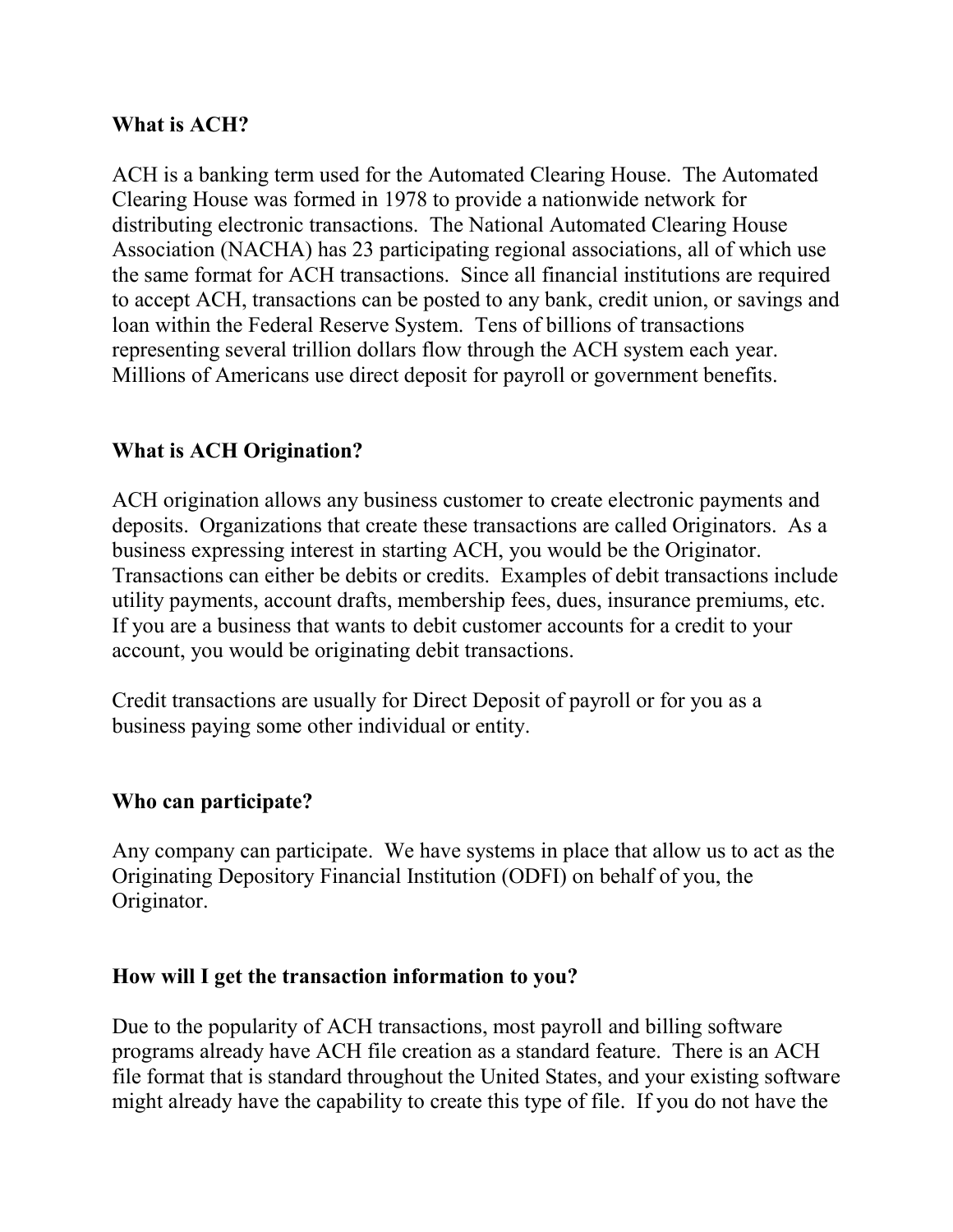capability to create an ACH file, there are several companies that can provide ACH file creation software to you. These software systems allow you to enter transaction information, such as dates, amounts, financial institution routing numbers, account numbers, and information relating to the term and frequency. Transaction files are generated from the software and are formatted in a way that allows us to process them electronically. This format is usually referred to as NACHA-formatted.

## **Where do I get software to produce an ACH file?**

NACHA has a website – [www.nacha.org.](http://www.nacha.org/) Once there, click on the NACHA e-Store tab. Then click Buyer's Guide. After you then click on Automated Clearing House Services, a list of companies that provide ACH software will be shown.

We would suggest, however, that you first contact your payroll software provider, your accounting system software provider, or your CPA for their recommendations.

## **How will payments be settled to my account?**

The offset of the transactions you originate will be posted to any Demand Deposit or Savings account held at our institution. For example, if you originate \$5,000 in Direct Deposit credits, your account will be debited for \$5,000. If you originate \$5,000 in debit transactions, your account will be credited for \$5,000.

### **What about returned items?**

ACH transactions can be returned just the same as checks. However, studies show that ACH transactions are returned at a lower rate than paper checks. Incoming ACH returns will be communicated to you on a daily basis, as they happen. You can either reinitiate the transaction or handle it as you would a returned check.

## **What rules, policies, or procedures will I need to develop and put into practice?**